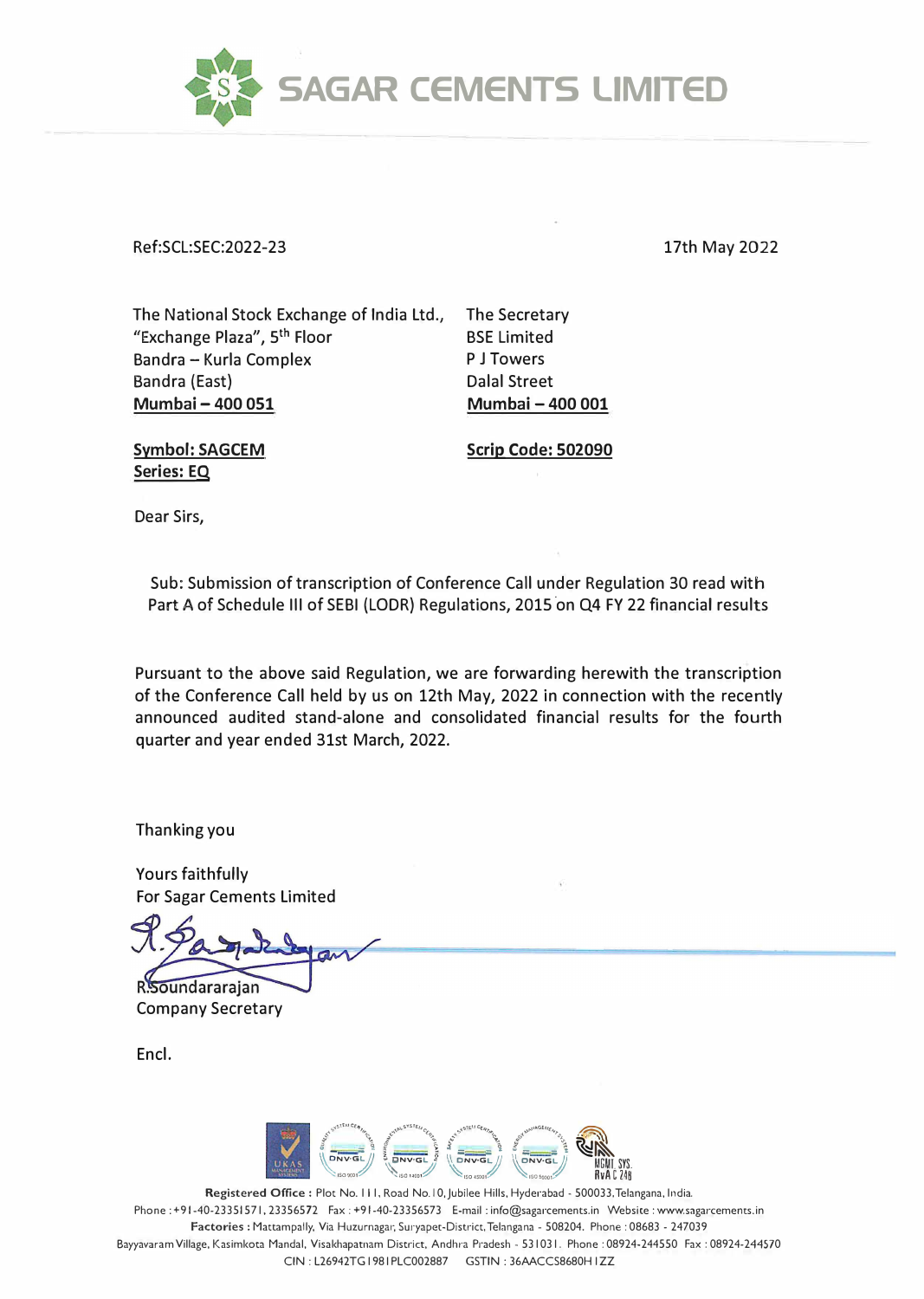

## **Sagar Cements Limited**  Q4 FY22 Earnings Conference Call Transcript May 12, 2022

| <b>Moderator:</b>       | Good morning ladies and gentlemen. Welcome you all to the Q4 FY22 and FY22 Results Conference<br>Call of Sagar Cements Limited. We have with us from the management Mr. Sreekanth Reddy, Joint<br>Managing Director, Mr. K. Prasad, CFO, Mr. Rajesh Singh, Chief Marketing Officer and Mr.<br>Soundararajan, Company Secretary. We will start the session today by opening remarks from the<br>management and then will be followed by a Q&A session. I request all the participants to be on<br>mute mode during the course of the call. I would now like to hand over the call to Mr. Gavin Desa<br>of CDR for his opening remarks. Over to you Gavin.                                                                                               |
|-------------------------|--------------------------------------------------------------------------------------------------------------------------------------------------------------------------------------------------------------------------------------------------------------------------------------------------------------------------------------------------------------------------------------------------------------------------------------------------------------------------------------------------------------------------------------------------------------------------------------------------------------------------------------------------------------------------------------------------------------------------------------------------------|
| <b>Gavin Desa:</b>      | Thank you Manish. Manish has just introduced the management, the management of Sagar<br>Cements, Q4 FY22 Conference Call. Welcome to the call. We just like to add that some statements<br>made in today's discussions maybe forward looking in nature and in order to this effect was stated<br>in the conference call invite that has been sent to you earlier. We have trust you had a chance to<br>look at the presentation. I would now like to invite Mr. Sreekanth Reddy to begin his opening<br>remarks. Over to you Sreekanth.                                                                                                                                                                                                                |
| <b>Sreekanth Reddy:</b> | Thank you Gavin. Good morning everyone and welcome to Sagar Cements' earnings call for the<br>quarter and year ended March 31 <sup>st</sup> , 2022.<br>Let me begin the discussion with a brief overview of the market - in terms of demand and pricing<br>post which I will move on to Sagar specific developments.                                                                                                                                                                                                                                                                                                                                                                                                                                   |
|                         | Overall volume growth has been fairly resilient during the quarter. We have seen realisations, as<br>well trending higher compared to the exit price of March quarter, largely owing to higher input<br>prices. Prices across raw materials have seen a sharp surge, be it coal, freight, and packing material<br>in recent times. Demand momentum, though has remained fairly buoyant which has helped<br>sustain the recent price hikes. While we have started seeing some moderation in raw material<br>prices, it would be a bit premature to comment if things have normalized on that front, the<br>situation is fairly dynamic with extreme moves in either direction. It is better to observe them<br>before commenting on a definitive trend. |
|                         | On a long-term basis though, we remain positive on the business and believe greater government<br>allocation to infrastructure and to low-cost housing projects would provide the requisite fillip to                                                                                                                                                                                                                                                                                                                                                                                                                                                                                                                                                  |

demand growth, both urban and rural.

Moving on to Sagar specific developments, we are pleased with our volume growth during the quarter, which has seen an improvement both sequentially as well as annually. Realizations have further improved compared to the exit price of the quarter largely necessitated by the unrelenting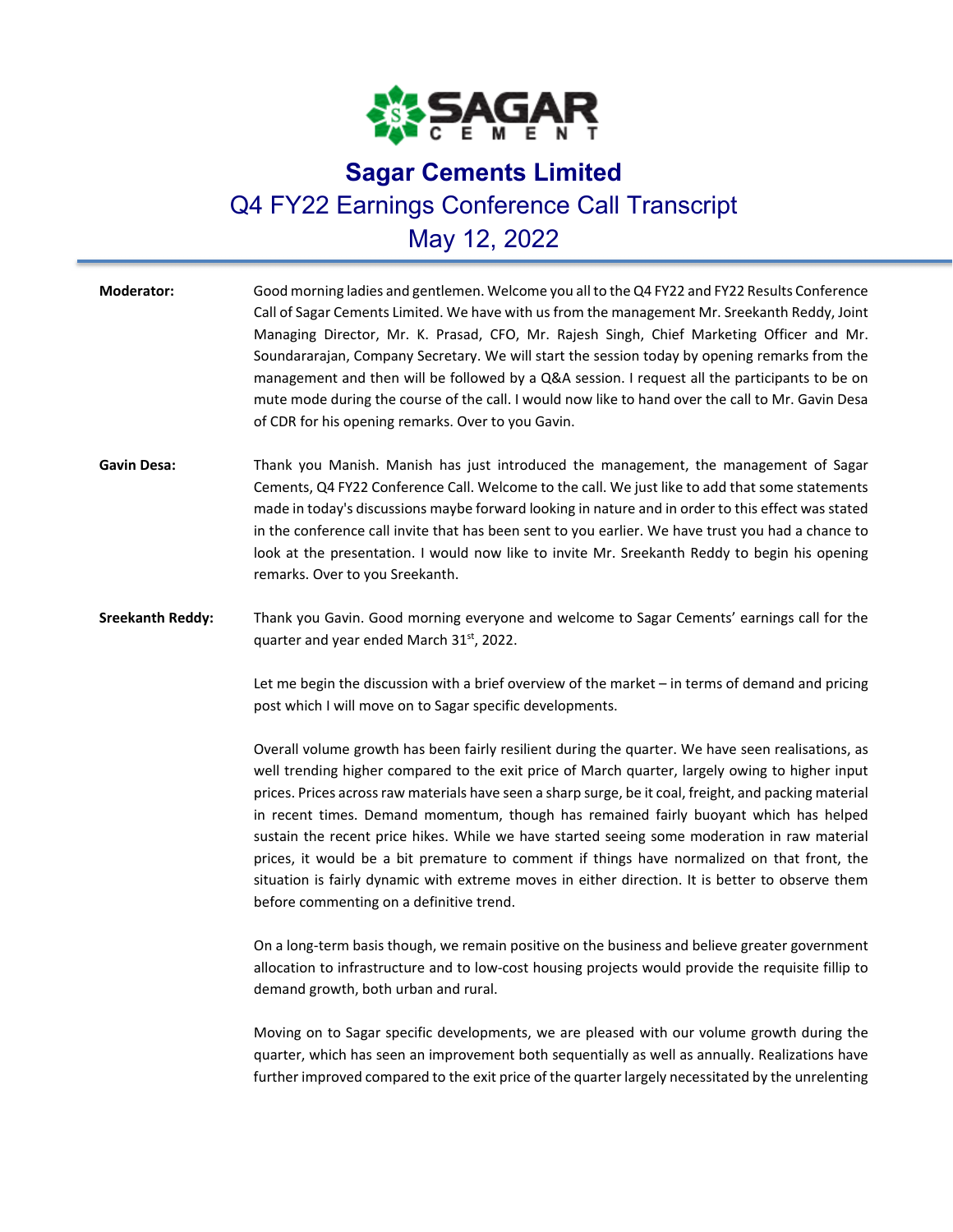increase in fuel prices. Demand sentiment as well, is fairly buoyant, helping sustain the price revision.

Another noteworthy development was the investment by Premji Invest to help meet the organic and inorganic aspirations of the Company. We will jointly work with Premji Invest towards setting up a best-in-class governance process in our endeavor to drive value creation to all our stakeholders.

We are also pleased to announce that we have been awarded the "Best Management Award" by the Govt. of Telangana for its Mattampally Unit and our Gudipadu Unit was Awarded with "State Level and Zonal level overall 2nd prize for Mines Safety ‐2022", in appreciation of the Safety and other works pertaining to the Mines, by Mines Safety Association of Karnataka under the aegis of Directorate General of Mines Safety, Government of India.

Our cost rationalization measures, and better inventory management helped us partly control the pressures of the input prices. As indicated earlier, we have increased the usage of domestic coal and lowered our consumption of pet coke during the quarter, which has helped us in lowering our operational cost.

Going ahead, we believe the commissioning of the new units coupled with a strong balance sheet following the preferential allotment, positions us well to deliver steady and consistent growth.

With that, let me now move on to our quarterly performance. We reported revenues worth Rs. 502 crores during the quarter; driven largely by volumes. Overall contribution from the two units commissioned during the year, stood at 77,836 Tonnes.

EBITDA for the quarter stood at Rs. 61 crores as against Rs. 104 generated during Q4 FY21; while margins for the current period stood at 12% as against 25% reported during corresponding period last year. As mentioned earlier, we also had to operate in a rising input price environment, owing to which we registered a margin compression and also due to the start-up costs that have been incurred at both the new capacities. The overall impact on the profitability would have been even more severe but for our prudent procurement and cost rationalization strategy. We have been working towards increasing the share of domestic coal to better manage the power & fuel expenditure. Higher depreciation and interest expense resulted in loss for the quarter of Rs. (19) crore as against Rs. 48 crores profit generated during Q4FY21. This is also due to the borrowings that we have done for a potential acquisition.

Average fuel cost stood at Rs. 1,596 per ton as against Rs. 870 per ton reported during Q4 FY21. Elevated prices of coal and pet coke resulted in higher per ton cost of fuel for the quarter. Freight cost for the quarter stood at Rs. 776 as against Rs. 742 per ton during Q4 FY21.

From an operational stand point, Mattampally plant operated at 66% utilization level while Gudipadu, Bayyavaram, Jeerabad and Jajpur plants operated at 83%, 72%, 30% and 9% respectively during the quarter.

On an annual base, net revenue from the operations for the year stood at Rs.1,597 crores as against Rs.1,371 crore generated during the last year, increase by 16% YoY. EBITDA for the year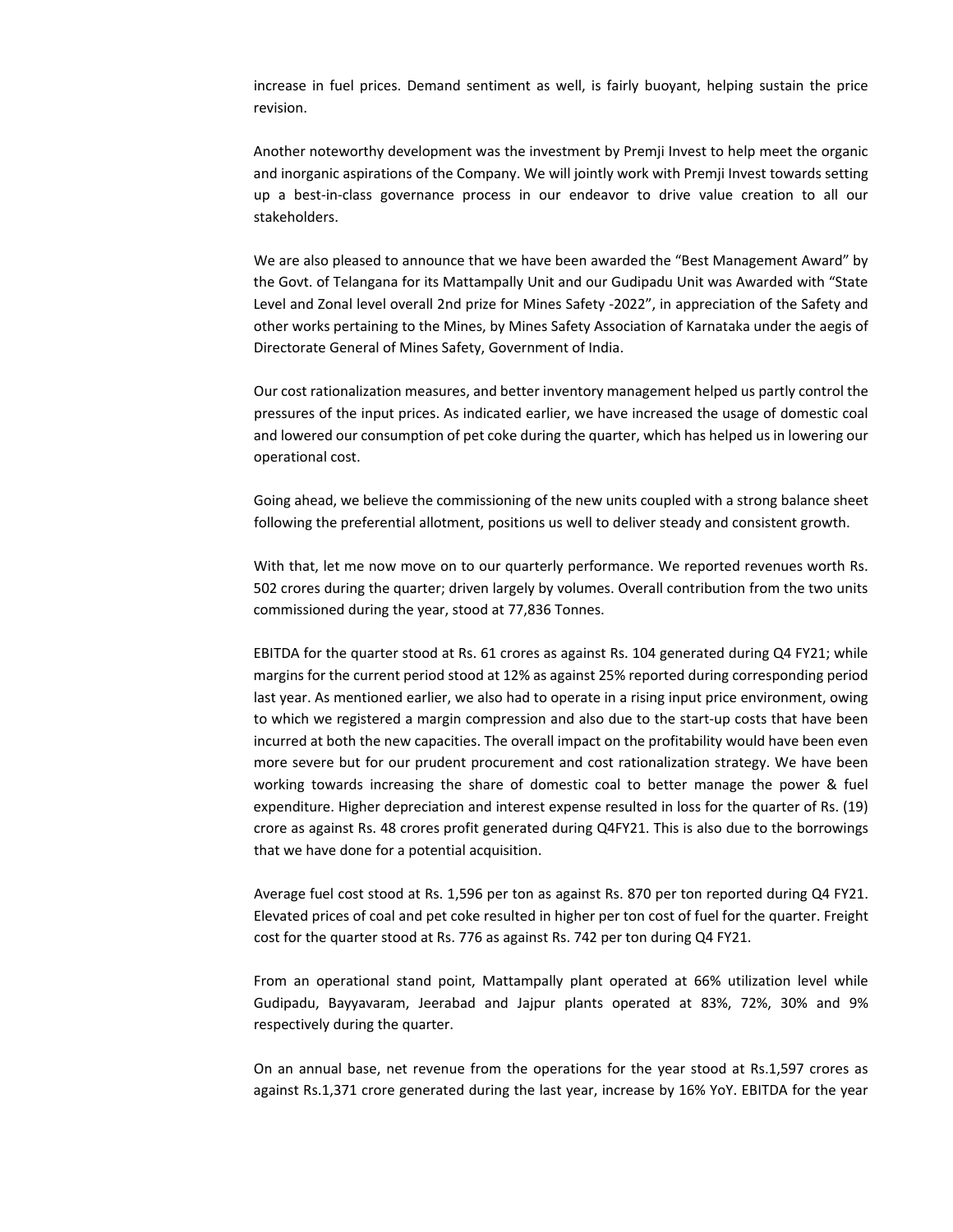stood at Rs. 276 crores as against Rs. 400 crores reported during FY21, declined by almost 31% YoY. Profit before tax for the year stood at Rs.104 crores as against Rs.281 crores reported during FY21. Profit after tax for the year stood at Rs.59 crore, as against PAT of Rs. 186 crores reported during the FY21.

As far as the key balance sheet items are concerned the gross debt as on  $31^{st}$  March 2022 stood at Rs. 1,503 crores out of which Rs. 1,324 crores as a long‐term debt and the remaining constitutes the working capital. Out of this around Rs. 500 crores has been borrowed for potential acquisition. The net worth of the company on a consolidated basis as on  $31<sup>st</sup>$  March 2022 stood at Rs. 1,309 crores. Debt equity ratio stands at 1.01:1. Cash and bank balances were at Rs. 163 crores as on 31st March 2022.

The Board of Directors has recommended a dividend of Rs. 0.70 per equity share of Rs. 2 each (35%) on the 13,07,07,548 equity shares of the Company, translating to a dividend pay‐out of Rs around 9 crores.

That concludes my opening remarks. We would now be glad to take any questions that you may have. Thank you again.

**Moderator:** Thank you. We will now begin the Q&A session a reminder to all participants you can ask your question by raise of hands in the participant tab of the Zoom platform. We will wait for a moment for the question queue. The first question is from Shravan Shah. Please go-ahead Shravan.

**Shravan Shah:**  Thank you, sir. Am I audible?

**Sreekanth Reddy:**  Yes sir, you are.

**Shravan Shah:**  Yeah, Sir first coming on pricing front. So, if you can help us in terms of that fourth quarter in eastern South, how much the pricing that we have done and post March, in April and May how much prices we have raised because in South my understanding saysthe price increase isrelatively lower versus other parts of India. So just wanted your thought on that.

**Sreekanth Reddy:**  Yeah. Good morning. Mr. Shravan. See our observation in the southern markets, especially the Hyderabad market. It has been flat from March to April. May, there is a slight change. But we are still in the early part of May. But from exit price of December to March there has been an increase of around 15 rupees per bag, from March to April they more or less remained flat. Bangalore from December which was at 365 to March it actually increased by five rupees and from March to April it increased by 10 rupees. Chennai in December was at 380, It's only remained flat at 380 and more or less it is flat for even April month. Our specific markets of East which includes Berhampur as well as to certain extent Bhubaneswar, the March price was around 300 rupees in Berhampur and 310 for Bhubaneswar, they increased to the April month from 300 to 320 in Berhampur, In Bhubaneswar from 310 to 330 rupees. Indore, we have seen December prices at 330, which increased to March by 10 rupees to 340 and from 340, they moved to 370 for the March month Sir. This is our reading of the markets.

**Shravan Shah:**  So, are you feeling any pressure or what's the main reason do you see in terms of the prices not moving much in south? So, any thought on that and do you see that the remaining months of this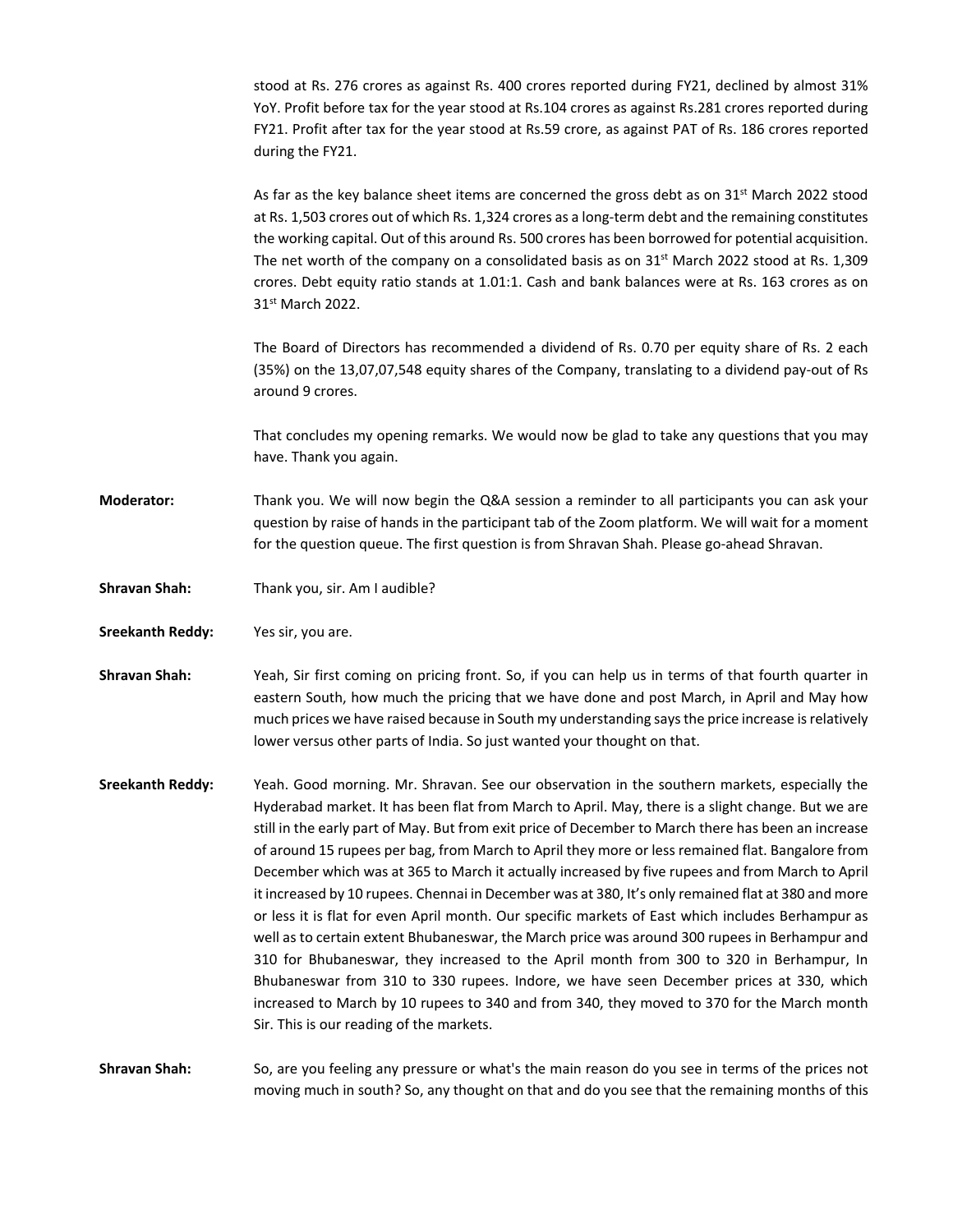quarter, May and June can we see, because of the cost pressure, everybody knows the cost pressure. So, what is stopping in terms of the prices to go up?

- **Sreekanth Reddy:**  See, I think the demand has been okay. But it has been lackluster Sir. It has been highly fluctuating. I think that could be one of the reasons why the price did not follow the input price in terms of the curve. Yeah, that's what we strongly think. Our internal view again, it's very specific to our internal view is that it might continue similar for this quarter, maybe to the next quarter before it actually starts rising to follow the input prices is what we strongly believe.
- **Shravan Shah:** Okay. Sir, now coming to the question in terms of the demand and on the costing part, so demand. So, if you can once again help us in terms of last time what we guided in terms of the both the new plants utilization, how we are expecting for full year and broadly in terms of what kind of volume growth that we are targeting for this year. So, that is one aspect and second in terms of the costing, I understand it is very difficult the kind of fluctuation is happening in the coal prices, but whatever is, till now inventory we have, how do we see particularly during this quarter in terms of the costing, how much we can expect it to go further up.
- **Sreekanth Reddy:**  Now, let me address the first question first in terms of our demand outlook, our demand outlook is to do 5 million for the current year. This is primarily because we are expecting a flat to slightly positive kind of for the existing markets and with both the new plants reasonably ramping up should be significantly contributing to this 5 millions out of 1.4 million incremental demand we expect sizable volumes to come from both these plants, that is Jeerabad as well as Jajpur and more specifically from Jeerabad but and to a lesser extent to Jajpur because in the first half we expect Jajpur to slowly ramp up and only during the second half we expect Jajpur to fully catch up all in all we are expecting a 5 million tone consolidated kind of a volume outlook is what we have for the current year. Now going to the input prices sir, as you rightly mentioned, it is difficult for us to predict anything. But with the current inventories that we have, in the past we used to maintain a six-month inventory that got reduced to four, four and a half months now. So, we do have inventory of fuel, the only thing that we are not in control at this point of time is both the inward and the outward freight sir, that is exactly what we are not in a situation to predict. Overall, we are expecting the cost to move up anywhere between 2 to 3% from the last quarter to this quarter, primarily on account of freight, both inward and outward. Coming to the coal landed cost, As I mentioned, we are reasonably secured for this quarter and halfway through the next quarter. So, we are not expecting a significant jump, but for the domestic Pet coke pricing, which has been in tandem with the imported pet coke, we do use close to 30% of Pet coke that might have some influence, but domestic coal yeah, we are reasonably sure that availability and cost related. Yeah, we are in control for at least this quarter and halfway through the next quarter.
- **Shravan Shah:**  Sir, my last question is on the finance cost and the debt. Sir, the finance costs this quarter has significantly went apart. So, it is a 47 Odd crore. Sir, will this run rate continue or will it decline and in terms of the debt, I understand that you mentioned the 500 Crores is for acquisition. So, anything you want to give a highlight would it be organic, inorganic or anything have we move on or inorganic part? Or can be materialized or can we expect some announcement at least in next one or two quarters and ultimately how do we see the debts by end of FY 23?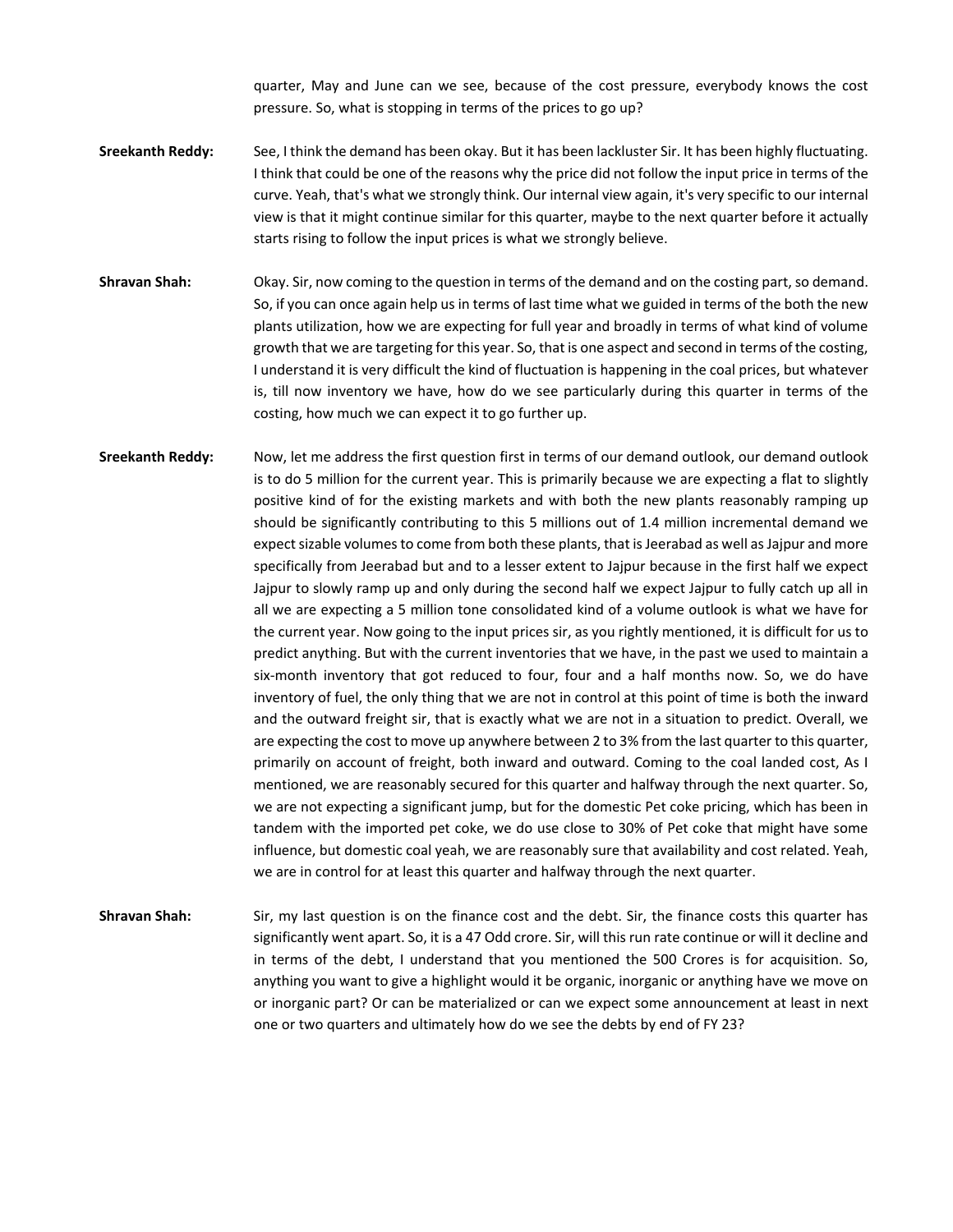- **Sreekanth Reddy:**  We did narrate that our net debt would not exceed more than 800 crores to 850 crores. so, that remain sir, but for this 500 crores debt which we have taken for an acquisition. As I mentioned, it's an acquisition. So, organic is ruled out, we are definitely looking, chasing couple of things and we are more than hopeful that it would get translate either at the end of Q2 to early part of Q3.
- **Shravan Shah:**  And regarding the finance cost?

**Sreekanth Reddy:**  See I think finance cost as I mentioned to you sir, I think we are in control of it. The only reason why it surged is because of this incremental 500 crore which has been borrowed for the acquisition that added up to a normal kind of less than 800 crores kind of this thing, we don't expect a major shift in the real debt for the operation. The only debt that we have, that we are servicing at this point of time incrementally is for the acquisitions. Once it gets materialized, I'm sure that also should get moderated to a great extent.

- **Shravan Shah:**  Okay, thank you and all the best Sir.
- **Sreekanth Reddy:**  Thank you
- **Moderator:**  Thank you anyone who has a question may please indicate by raise of hands. Dhiral, can you please go ahead with your questions?
- **Dhiral Shah:**  Good Morning Sir, ‐‐‐‐‐‐‐‐‐‐‐‐‐‐‐‐‐‐‐‐‐‐‐‐‐‐‐‐‐‐‐‐‐‐? (Not audible)
- **Sreekanth Reddy:**  Mr. Dhiral, can you repeat the question ……..., Sorry I missed on your…………? (Not audible)
- **Dhiral Shah:**  Any reason for you know‐‐‐‐‐‐‐‐‐‐‐‐‐‐‐‐‐‐‐‐‐‐‐‐‐‐‐‐‐‐‐‐‐‐? (Not audible)
- **Moderator:** Sir, his question is any reason for expecting a flat growth in your core region?
- **Sreekanth Reddy:**  Yeah, the expectation is that there is some amount of new capacities that are likely to come up. So, given that scenario, we believe that whenever market is very tough, the incremental demand which we are expecting around AP and Telangana to grow at 5% to be attributed to the capacities rather the getting it same would be the case with the existing markets that we operate both Tamilnadu, Karnataka, Maharashtra, we do expect whatever is the incremental growth is likely to go to the new capacities rather than to an existing one's Sir. So, we have always been a market player so we believe that would definitely be taken by the new capacities rather than coming to us.
- **Dhiral Shah: How much capacities coming---------------------------------?** (Not audible)
- **Sreekanth Reddy:**  Mr. Dhiral, I am Sorry, your voice is very feeble Sir. Can you please repeat the question please?
- **Dhiral Shah:**  Sir, how much new capacities are coming up in our core region? So, talking about AP and Telangana.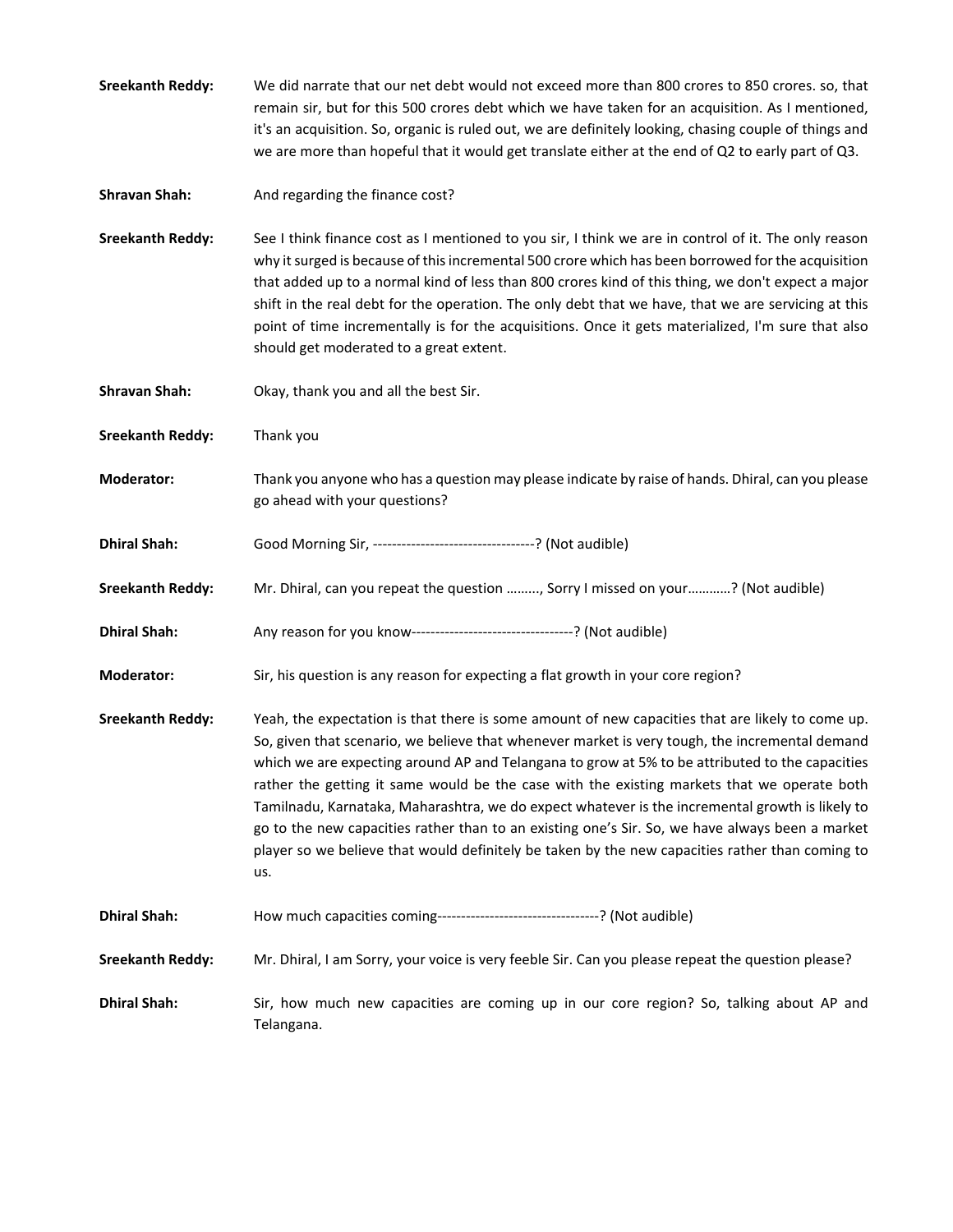**Sreekanth Reddy:**  See, I think over next one and a half to two years, we are expecting somewhere around the 9 million in these two states. We are expecting 9 million in these two states and another close to 10 million in Odisha.

**Dhiral Shah: Okay, okay. Thank you.** 

**Moderator:** Thank you. The next question is from Madhu Babu. Please go-ahead Madhu.

**Madhu Babu:**  Yeah, hi, sir, just because of the overall inflation and now there is a rate hike also. So, do you see that individual home building spent coming down? And second is how is the spend in AP government which is obviously facing some challenges in terms of the Overall Budgets.

**Sreekanth Reddy:**  See, I think with the inflationary kind of trends, what we have seen is the initial reactionsis to slow down. But even in the past, our experience has been that it's only momentary, once the inflationary price trends get set into the mindset of most of the people, we believe the trends to come back. So, a deferral, a small deferral is always a possibility, but that could be for a very, very short period, this time the inflation impact is quite sharp, but if you see not only the steel, but all the other building materials, they have literally doubled over the last previous three quarters to four quarters. So, since the impact is very, very severe, we do expect some amount of slowdown, but it could be momentarily once people get adjusted that this inflation is not going to taper down anytime soon, we expect the housing construction to recover and recovery to be very sharp once the reconciliation happens or the inflationary pressures come down.

**Madhu Babu:** And Just on the government spending on the AP Side?

**Sreekanth Reddy:**  I think, the government spend, our experience is that typically post March it tends to slow down. But that has not been the case in the current state of affairs. For first 15 days, there were no orders from the government. But for last few days, at least close to 30 days that we have seen there have been surge of orders from Andhra government. So, we expect Andhra government to be very, very aggressive in their spends because it is part of their election commitment and even in the past, we have seen whenever any of the government's gear up for the elections, which is two years. So, I think that clock started now. So, we do expect most of the state governments which will be going for election over next two years to accelerate the spends. So, that is the trend that we have seen, even now.

**Madhu Babu:** Okay Sir, Thanks.

**Moderator:**  Thank you, Rajesh, you may please go ahead with your question.

**Rajesh Ravi:**  Yeah, hi, sir. I'm audible?

**Sreekanth Reddy:**  Yes, Mr. Ravi.

**Rajesh Ravi:**  Yeah. Hi, sir. Good morning. My question pertains to the interest cost on the debt, which is borrowed for the acquisition? And is there any time period, locking period for the same?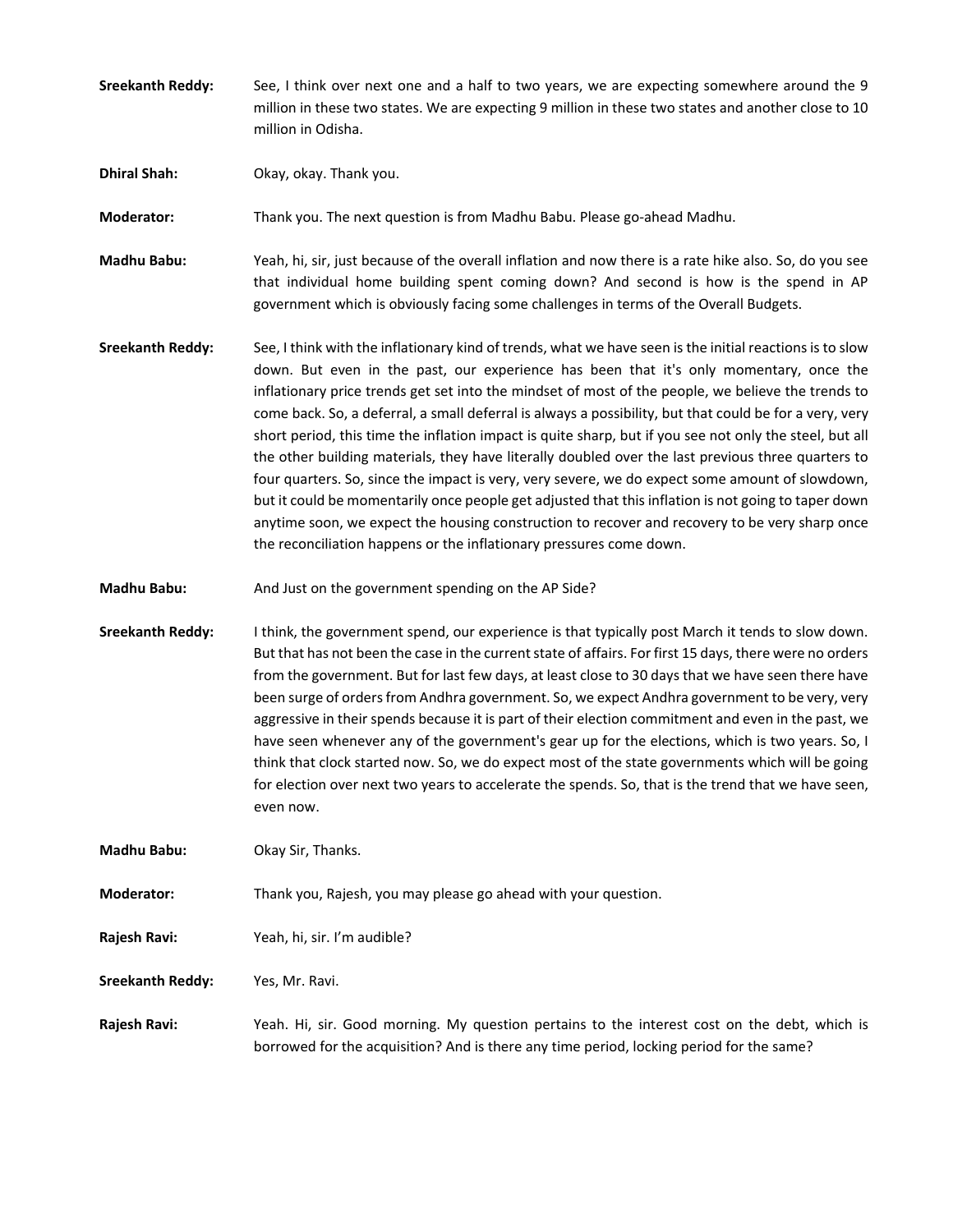| <b>Sreekanth Reddy:</b> | Yeah, it's borrowed from three institutions Sir. Yeah, there is a definitive kind of locking period,<br>ranging anywhere between 18 months to 2 years, Mr. Rajesh.                                                                                                                                                                                                                                                                                                                                                                                                                                                                                                                                                                                                                                                                                                                                                          |
|-------------------------|-----------------------------------------------------------------------------------------------------------------------------------------------------------------------------------------------------------------------------------------------------------------------------------------------------------------------------------------------------------------------------------------------------------------------------------------------------------------------------------------------------------------------------------------------------------------------------------------------------------------------------------------------------------------------------------------------------------------------------------------------------------------------------------------------------------------------------------------------------------------------------------------------------------------------------|
| Rajesh Ravi:            | And what is the interest rate?                                                                                                                                                                                                                                                                                                                                                                                                                                                                                                                                                                                                                                                                                                                                                                                                                                                                                              |
| <b>Sreekanth Reddy:</b> | Yeah, the average cost is around 12%.                                                                                                                                                                                                                                                                                                                                                                                                                                                                                                                                                                                                                                                                                                                                                                                                                                                                                       |
| Rajesh Ravi:            | Almost 12%?                                                                                                                                                                                                                                                                                                                                                                                                                                                                                                                                                                                                                                                                                                                                                                                                                                                                                                                 |
| <b>Sreekanth Reddy:</b> | Yes.                                                                                                                                                                                                                                                                                                                                                                                                                                                                                                                                                                                                                                                                                                                                                                                                                                                                                                                        |
| Rajesh Ravi:            | Okay. Okay, and how about the other borrowings that you have on books?                                                                                                                                                                                                                                                                                                                                                                                                                                                                                                                                                                                                                                                                                                                                                                                                                                                      |
| <b>Sreekanth Reddy:</b> | The average is at around 8%.                                                                                                                                                                                                                                                                                                                                                                                                                                                                                                                                                                                                                                                                                                                                                                                                                                                                                                |
| Rajesh Ravi:            | Okay, so the blended will be close to 10% for you. And this quarter is going to be June quarter<br>realizations you're mentioning are broadly flattish versus March quarter. While you know, the<br>industry is well aware about this sharp spike in the cost, so you know, what would, obviously be<br>evident that March quarter has been weak in terms of the margins? So, are we starring further<br>you know, sort of falling margins given that the pricing doesn't seem to inch up?                                                                                                                                                                                                                                                                                                                                                                                                                                  |
| <b>Sreekanth Reddy:</b> | Yeah, Mr. Rajesh, this I will speak for myself. That's easier. So, our experience is that March<br>quarter, as you have seen, there was a lot of pressure on the both input as well as the realization.                                                                                                                                                                                                                                                                                                                                                                                                                                                                                                                                                                                                                                                                                                                     |
| Rajesh Ravi:            | Right.                                                                                                                                                                                                                                                                                                                                                                                                                                                                                                                                                                                                                                                                                                                                                                                                                                                                                                                      |
| <b>Sreekanth Reddy:</b> | In our case, very specifically, we had an issue because we're starting up two new plants. So, as you<br>know, the startup costs usually tend to be higher and the operating capacity utilization of both the<br>plants were relatively lower. So that did put pressure on our margin. If you exclude that, we would<br>have been a lot better and we are lot better and getting into the Q1 Sir. The ramp up from these<br>two actually is helping us, in our case, it's too soon. But we have seen that though the realizations<br>moved only to certain extent not to cover the major cost. But there has been a significant<br>improvement in our EBITDA per ton kind of number. It's purely because the startup costs and<br>everything had been done, and at the same time, the operational utilizations have also gone up<br>for those two plants. With that we have seen our EBITDA per ton moving up significantly. |
| Rajesh Ravi:            | Okay, this is happening to yourself, but could you quantify how much would have been the impact<br>of the startup cost of the two plants your March quarter numbers?                                                                                                                                                                                                                                                                                                                                                                                                                                                                                                                                                                                                                                                                                                                                                        |
| <b>Sreekanth Reddy:</b> | Yeah, both are relatively sizes are very different, but all in all, it could be around anywhere<br>between 100 to 150 rupees per ton, could have been impact on the console.                                                                                                                                                                                                                                                                                                                                                                                                                                                                                                                                                                                                                                                                                                                                                |
| Rajesh Ravi:            | Okay. So, this 540 would be close to 700 for you,                                                                                                                                                                                                                                                                                                                                                                                                                                                                                                                                                                                                                                                                                                                                                                                                                                                                           |
| <b>Sreekanth Reddy:</b> | It should be slightly higher than that, yeah it should be the case.                                                                                                                                                                                                                                                                                                                                                                                                                                                                                                                                                                                                                                                                                                                                                                                                                                                         |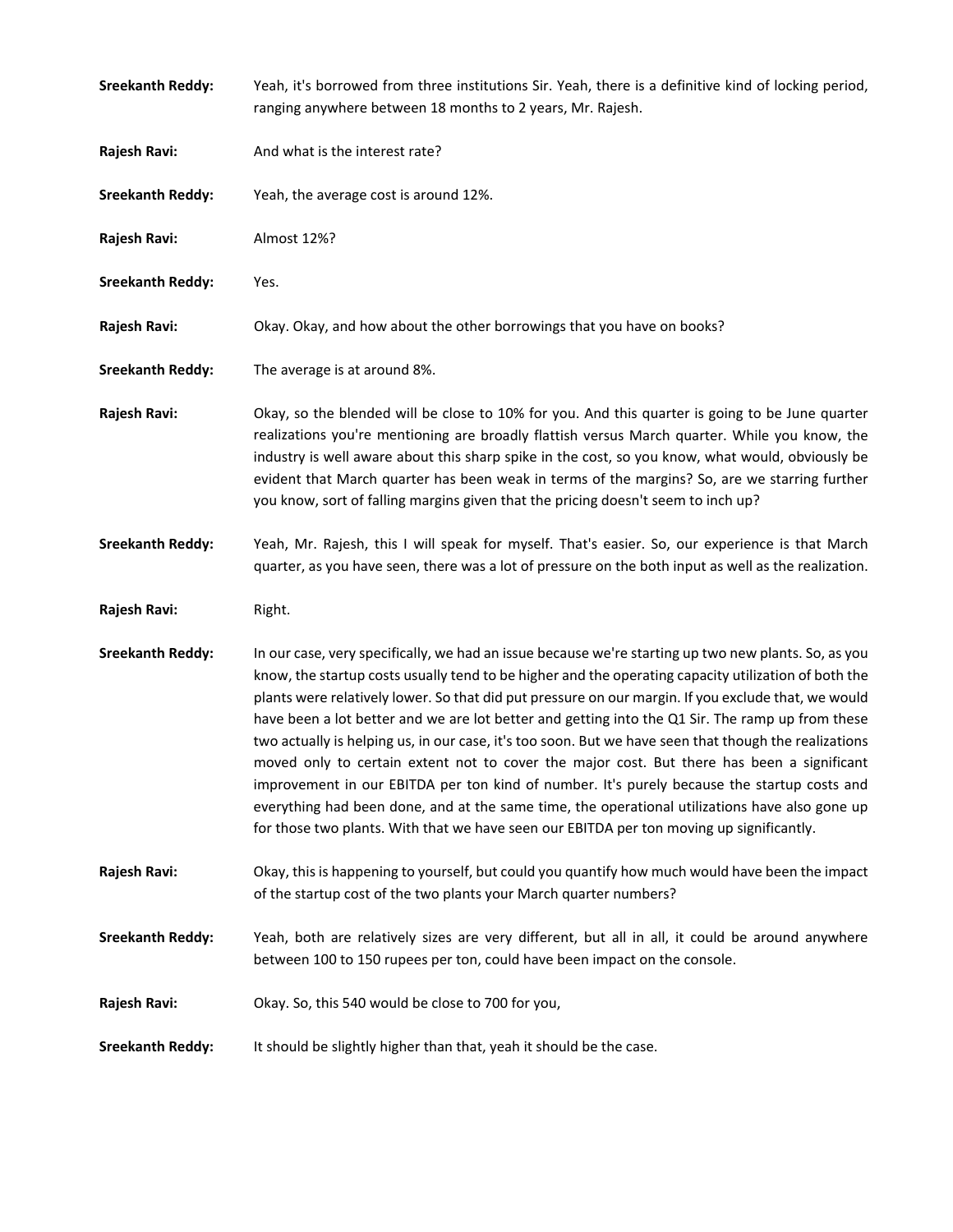**Rajesh Ravi:**  Okay. So, we will taking that 700 as a base and realization improvement has been more or less flattish and Cost for sure would be going up by at least 30 rupees you know, on an average for the thirty rupees translates to 500 to 600 rupees per ton. So, how do you see to counter that, I mean, you know, even factoring that in is your margins expanding or you are benefiting from new possibilities.

**Sreekanth Reddy:**  Yeah Rajesh, it is not 30 rupees from quarter to quarter Sir, I think the overall costs have gone up, year on year, it is almost around 40 to 50 rupees, but there was a set off in the realization uptick. So, what we expect is that the realizations only moved up by say, not even 10% of the cost input prices as a percentage basis points, but volumes did help us to cover some amount of cost pressures, the margin compression we are expecting not as severe as it went by. But unless prices move up, it's likely that we still could be under some pressure as far as margin is concerned going forward. Unless there is a pass through of these prices from, quantifying them is too soon. I think we would be very happy to come back to you by the end of this quarter. Exactly how the trend lines are. I think it is too soon for us to really quantify the real impacts for the current year.

**Rajesh Ravi:** Great Sir, thank you all the best.

**Sreekanth Reddy:**  Thank you

**Moderator:**  Thank you, Mangesh you may please go ahead with your question.

- **Mangesh Bhadang:**  Yeah, hello, sir. Good morning. Sir, my question is regarding the fuel costs. So, in the presentation that you have mentioned, the domestic coal now constitutes almost 40% of the total fuel. I just wanted to know where we can see it going forward, how much would that increase to? And secondly sir on the Pet coke side. So, we have mentioned that the current price of that pet coke is almost double of that of what we have actually realizing for 4Q. So, when do you expect that to hit our cost structure is it in 1Q itself or 2Q.
- **Sreekanth Reddy:**  Sir, we generally do on average kind of a costing. So, there is nothing new that you should expect, except for any further increase that is likely to happen. We have been consistently rating about 60% to 70% with the domestic coal, since the Jeerabad plant also has come up where we are sourcing the domestic pet coke. Percentage, there is a small shift. But for that, we started switching both Mattampally as well as Gudipadu plant is almost 60 to 70% domestic coal and 30 to 40% would be the domestic pet coke and we are using 95% domestic pet coke at Jeerabad sir and these are the costs which we have seen, which is on an average basis sir. We don't try to keep low cost in terms of booking. Yeah, we do it on an average inventory cost level so, it may not alter the equation quite soon. It's a continuous kind of a process. So, there is nothing new that is expected on the cost side other than what you have already seen. But for the freight sir, but for the freight. So, whatever is the incremental freight costs that would keep coming, that would be an addition to the overall kind of a cost.
- **Mangesh Bhadang:**  And Sir another question I had on the market sir that you are operating. So, if you can highlight, know what kind of demand was there in FY 22? And how much growth do you expect in FY 23? If it's possible?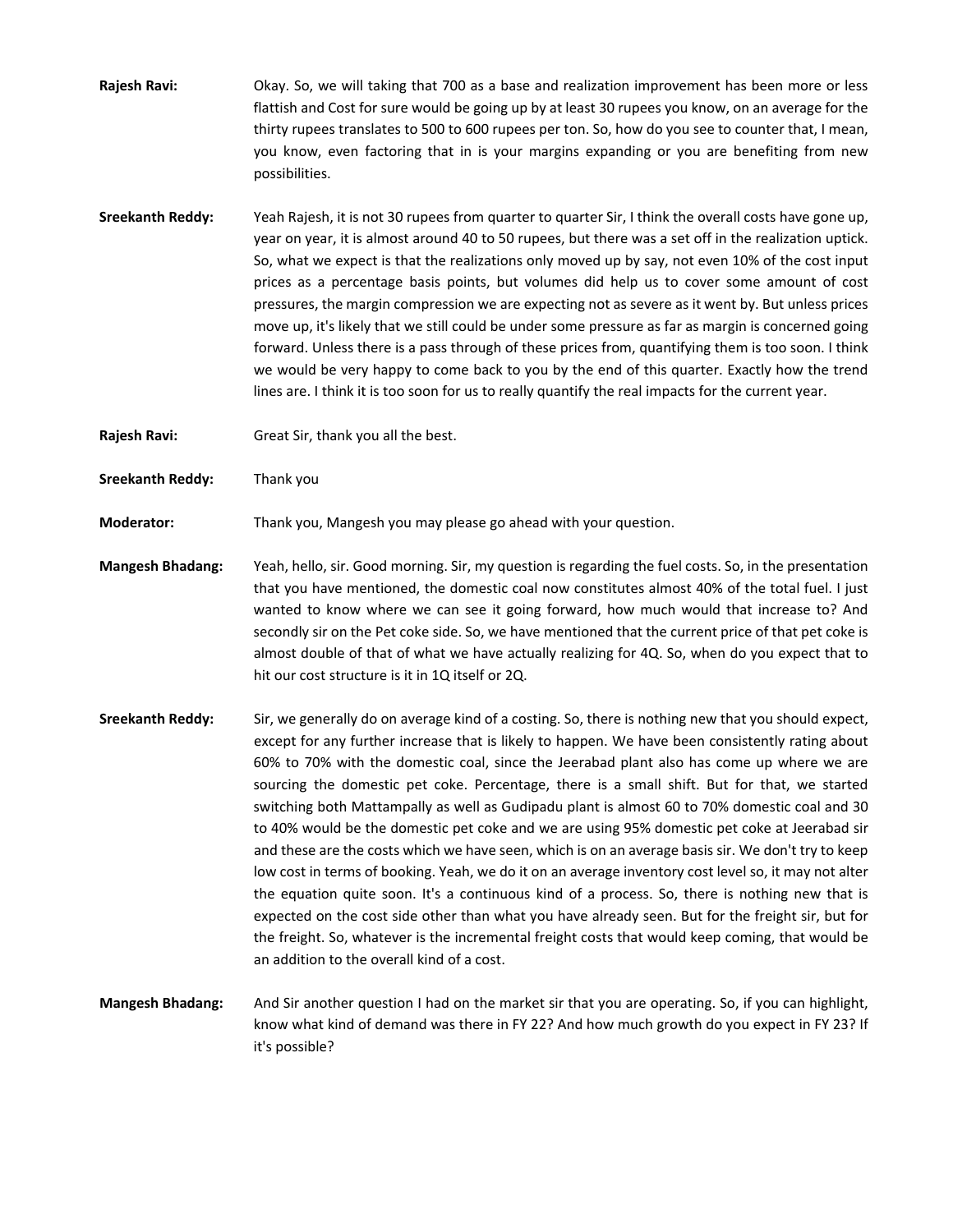| <b>Sreekanth Reddy:</b> | See, our reading of the market is last year AP and Telangana grew by almost 7%. So, we are also<br>expecting a 5% growth for the current year, Tamilnadu has grown by 25%, these numbers look<br>high, because of the earlier year base was very low. Here we are expecting a 5% growth in these<br>markets Sir. Karnataka grew by almost 20% last year. So, we are again expecting a 5% growth,<br>Maharashtra grew by 15%, we are expecting a 7% growth, Orissa was flat for last year. But we do<br>expect a 10% growth for the current year, MP grew by 20%, we are expecting a 5 to 10% growth<br>for MP for the current year sir. And these numbers take back all the state's demands by two to<br>three years back sir. So, these are not new numbers, with the growth numbers that I'm trying to<br>project. It's going back to the pre covid kind of levels. So, this is not new, and some of the states<br>slowly start preparing for their election. Some states aggressively spent two years before the<br>election. So that also has been considered for this outlook. But the outlook has a small caveat that<br>the inflationary pressures we believe, to remain similar. Any upsurge could impact these demand<br>outlook projections Mr. Mangesh. |
|-------------------------|--------------------------------------------------------------------------------------------------------------------------------------------------------------------------------------------------------------------------------------------------------------------------------------------------------------------------------------------------------------------------------------------------------------------------------------------------------------------------------------------------------------------------------------------------------------------------------------------------------------------------------------------------------------------------------------------------------------------------------------------------------------------------------------------------------------------------------------------------------------------------------------------------------------------------------------------------------------------------------------------------------------------------------------------------------------------------------------------------------------------------------------------------------------------------------------------------------------------------------------------------------------------|
| <b>Moderator:</b>       | Thank you Mangesh, we may take the next question from Dipen Sheth, Please go-ahead.                                                                                                                                                                                                                                                                                                                                                                                                                                                                                                                                                                                                                                                                                                                                                                                                                                                                                                                                                                                                                                                                                                                                                                                |
| <b>Dipen Sheth:</b>     | Yeah, can you hear me now?                                                                                                                                                                                                                                                                                                                                                                                                                                                                                                                                                                                                                                                                                                                                                                                                                                                                                                                                                                                                                                                                                                                                                                                                                                         |
| <b>Sreekanth Reddy:</b> | Yes, sir.                                                                                                                                                                                                                                                                                                                                                                                                                                                                                                                                                                                                                                                                                                                                                                                                                                                                                                                                                                                                                                                                                                                                                                                                                                                          |
| <b>Dipen Sheth:</b>     | Yeah, so I was just wondering if I'm making a mistake in something I might have heard earlier.<br>You're shooting for what kind of volumes in this financial year,                                                                                                                                                                                                                                                                                                                                                                                                                                                                                                                                                                                                                                                                                                                                                                                                                                                                                                                                                                                                                                                                                                 |
| <b>Sreekanth Reddy:</b> | 5 million Sir.                                                                                                                                                                                                                                                                                                                                                                                                                                                                                                                                                                                                                                                                                                                                                                                                                                                                                                                                                                                                                                                                                                                                                                                                                                                     |
| <b>Dipen Sheth:</b>     | And you've done what about? So that's about 50 lakh tones versus the 36 or that you've done in<br>the FY 22?                                                                                                                                                                                                                                                                                                                                                                                                                                                                                                                                                                                                                                                                                                                                                                                                                                                                                                                                                                                                                                                                                                                                                       |
| <b>Sreekanth Reddy:</b> | Yes Sir.                                                                                                                                                                                                                                                                                                                                                                                                                                                                                                                                                                                                                                                                                                                                                                                                                                                                                                                                                                                                                                                                                                                                                                                                                                                           |
| <b>Dipen Sheth:</b>     | Okay. Okay and you're going to do this at a time when costs have sky rocketed and the demand<br>outlook is, is lukewarm, it's not red hot.                                                                                                                                                                                                                                                                                                                                                                                                                                                                                                                                                                                                                                                                                                                                                                                                                                                                                                                                                                                                                                                                                                                         |
| <b>Sreekanth Reddy:</b> | Yeah Mr. Dipen Sheth, see from sub 80,000 tons that we have done from these two ramped-up<br>assets, or the new asset, yeah, we are expecting a 1.4 million tonne sir, so we are not trying to<br>squeeze any new volumes into the existing markets and nor we are trying to disturb any of them.<br>If the best we will be displacing some of those material, which was coming from far off into the<br>markets that we are going to service Mr. Dipesh Sheth.                                                                                                                                                                                                                                                                                                                                                                                                                                                                                                                                                                                                                                                                                                                                                                                                    |
| <b>Dipen Sheth:</b>     | Okay, okay. So, maybe you will do well there and the other thing on your balance sheet structure.<br>So, you raised money at 12% for acquisition.                                                                                                                                                                                                                                                                                                                                                                                                                                                                                                                                                                                                                                                                                                                                                                                                                                                                                                                                                                                                                                                                                                                  |
| <b>Sreekanth Reddy:</b> | Yes Sir.                                                                                                                                                                                                                                                                                                                                                                                                                                                                                                                                                                                                                                                                                                                                                                                                                                                                                                                                                                                                                                                                                                                                                                                                                                                           |
| <b>Dipen Sheth:</b>     | 300 odd crores?                                                                                                                                                                                                                                                                                                                                                                                                                                                                                                                                                                                                                                                                                                                                                                                                                                                                                                                                                                                                                                                                                                                                                                                                                                                    |
| <b>Sreekanth Reddy:</b> | 500 crores.                                                                                                                                                                                                                                                                                                                                                                                                                                                                                                                                                                                                                                                                                                                                                                                                                                                                                                                                                                                                                                                                                                                                                                                                                                                        |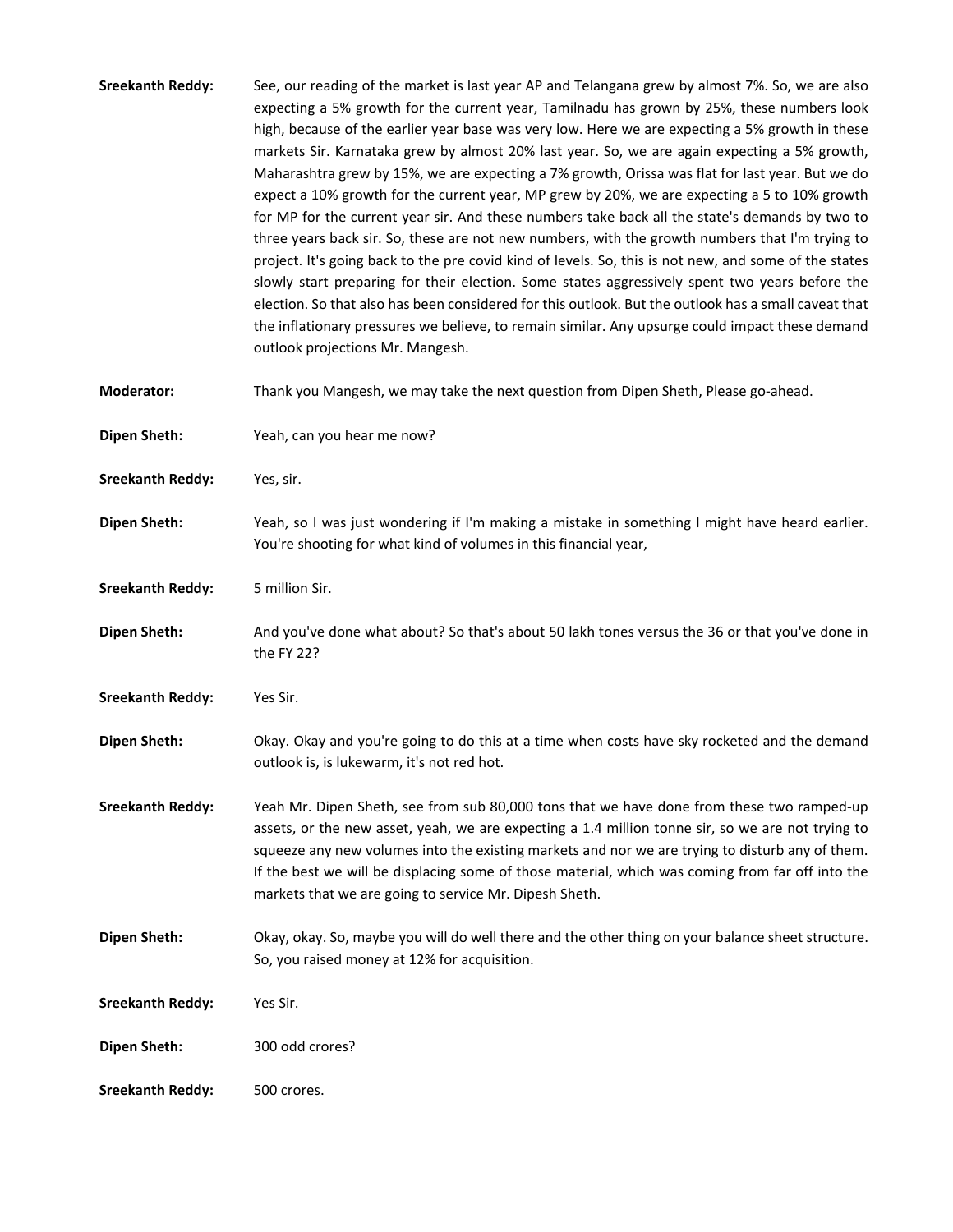| <b>Dipen Sheth:</b>     | 500 Odd crores and you're, and you're sitting on the cash right now?                                                                                                                                                                                                                                                                                                                                      |
|-------------------------|-----------------------------------------------------------------------------------------------------------------------------------------------------------------------------------------------------------------------------------------------------------------------------------------------------------------------------------------------------------------------------------------------------------|
| <b>Sreekanth Reddy:</b> | Yes Sir.                                                                                                                                                                                                                                                                                                                                                                                                  |
| <b>Dipen Sheth:</b>     | You raise this sometime in November, right?                                                                                                                                                                                                                                                                                                                                                               |
| <b>Sreekanth Reddy:</b> | December Sir.                                                                                                                                                                                                                                                                                                                                                                                             |
| <b>Dipen Sheth:</b>     | December, okay. Okay. So, this is what shows up as investments on your consolidated balance<br>sheet about 300 Odd crores?                                                                                                                                                                                                                                                                                |
| <b>Sreekanth Reddy:</b> | Yes Sir.                                                                                                                                                                                                                                                                                                                                                                                                  |
| <b>Dipen Sheth:</b>     | Some of these and the cash and all that. And, and you funded this at 12%. And I'm sure you're not<br>getting a 12% yield on whatever investing you're doing right now. So, your                                                                                                                                                                                                                           |
| <b>Sreekanth Reddy:</b> | It's an acquisition. So right now, we obviously would not get the yields proportion to 12, yeah, this<br>is right now, the parking is happening at a very, very low kind of yields. This is where a strategic<br>investment. So, the yields are not likely to happen. It's more at an acquisition that we expect the<br>yields to happen. We are not doing any treasury management at this point of time. |
| <b>Dipen Sheth:</b>     | No, no, I'm okay with that. Sir. The question I'm asking is that it's okay. That the acquisition might<br>be very lucrative, and for a short while, you will get low yields on your deployment.                                                                                                                                                                                                           |
| <b>Sreekanth Reddy:</b> | Yes Sir. You are Correct.                                                                                                                                                                                                                                                                                                                                                                                 |
| <b>Dipen Sheth:</b>     | But in that case, I would hope that the deal is pretty much sealed. I'm not sure, I'm not very familiar<br>with the company. But I'm not sure if there is a public announcement to that effect and even if<br>you haven't made such an announcement, can I take it as a given that it's in the pipe?                                                                                                      |
| <b>Sreekanth Reddy:</b> | It is definitely in pipeline, sir. In fact, we have two choices. I would not say, if they would have<br>firmed up, obviously would have come back to the market to announce.                                                                                                                                                                                                                              |
| <b>Dipen Sheth:</b>     | Right.                                                                                                                                                                                                                                                                                                                                                                                                    |
| <b>Sreekanth Reddy:</b> | The possibility of these deals happening is very, very likely Sir.                                                                                                                                                                                                                                                                                                                                        |
| <b>Dipen Sheth:</b>     | And again, I don't want to sound nasty here, but to acquire these assets with money borrowed at<br>12% makes sense to us.                                                                                                                                                                                                                                                                                 |
| <b>Sreekanth Reddy:</b> | Yeah, it makes sense to us sir. Historically, we have never made wrong judgment on our<br>acquisitions we made. So.                                                                                                                                                                                                                                                                                       |
| <b>Dipen Sheth:</b>     | Okay and just one bookkeeping question on the balance sheet. On the asset side on the<br>consolidated balance sheet, the last items for both non-current assets and current assets have                                                                                                                                                                                                                   |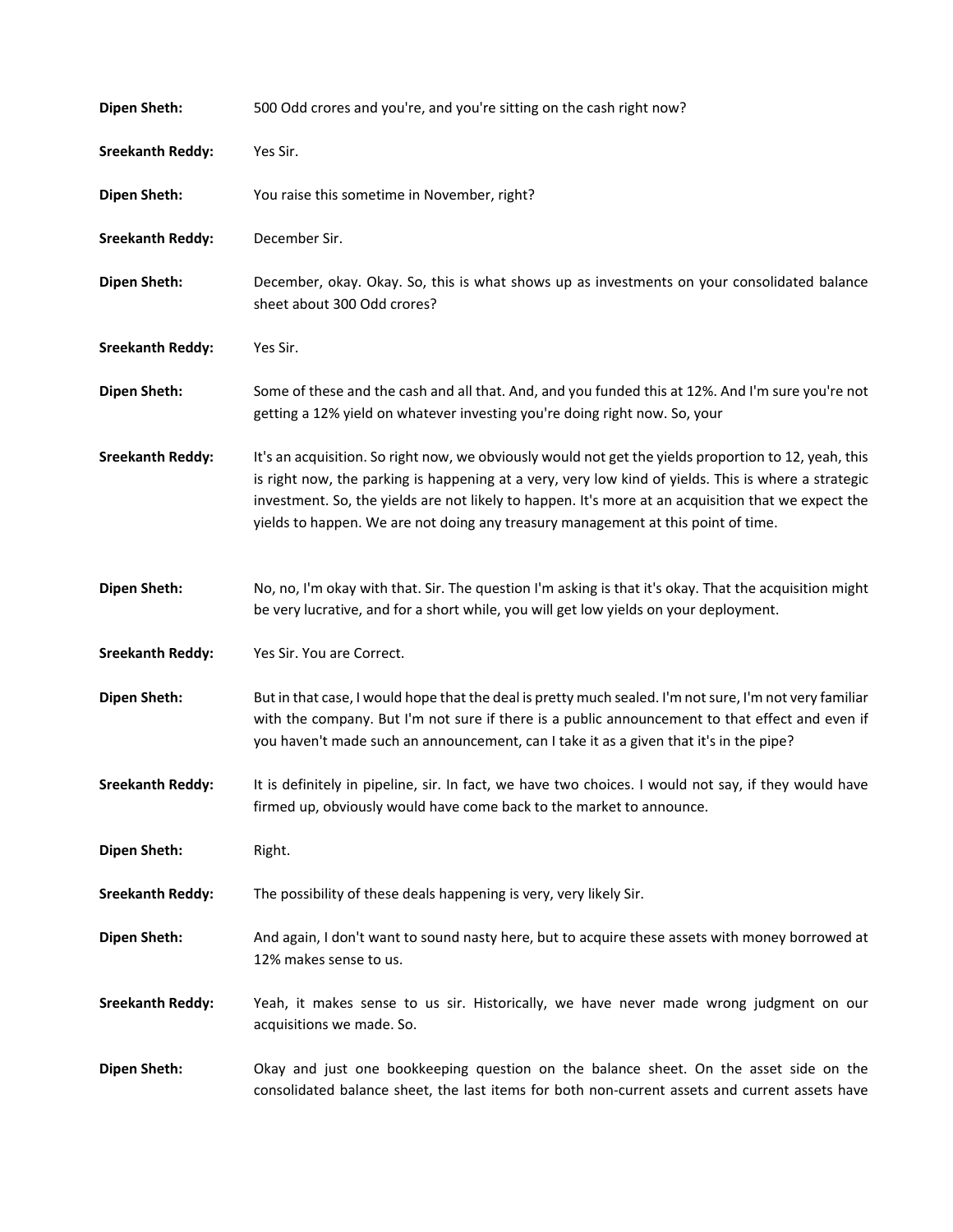|                         | increased materially over the year. So, if you look at under non-current item (i), the other non-<br>current assets at 135 crores and under current assets item (c), other current assets at 217 crores<br>which is more than doubled. So, can you just share some color on what these items might cover?                                         |
|-------------------------|---------------------------------------------------------------------------------------------------------------------------------------------------------------------------------------------------------------------------------------------------------------------------------------------------------------------------------------------------|
| <b>Sreekanth Reddy:</b> | One-minute Sir. Yeah, Mr. Dipen, can we revert to you in detail explanation on this offline? If it is<br>Okay with you.                                                                                                                                                                                                                           |
| <b>Dipen Sheth:</b>     | Sure. I'll put my email id and telephone number in the chat box. Thanks very much.                                                                                                                                                                                                                                                                |
| <b>Sreekanth Reddy:</b> | Thank you, sir. Thank you.                                                                                                                                                                                                                                                                                                                        |
| <b>Moderator:</b>       | Thank you. The next question is from Sanjay Nandi. Please go ahead.                                                                                                                                                                                                                                                                               |
| Sanjay Nandi:           | Yeah, good morning Sir.                                                                                                                                                                                                                                                                                                                           |
| <b>Sreekanth Reddy:</b> | Good morning.                                                                                                                                                                                                                                                                                                                                     |
| Sanjay Nandi:           | Yeah. So, just to mention like there happened a cost escalation of rupees 40 to 50 per bag on a<br>YoY basis. Am I right? Sir?                                                                                                                                                                                                                    |
| <b>Sreekanth Reddy:</b> | Yes, sir.                                                                                                                                                                                                                                                                                                                                         |
| Sanjay Nandi:           | Sir, can you just quantify like, what is the escalation that happened on a QoQ basis like from the<br>exit of March quarter, in terms of cost per bag, so that we can just measure it out? Like what kind<br>of pricing we have taken?                                                                                                            |
| <b>Sreekanth Reddy:</b> | Mr. Sanjay, we have not done for the Per Bag, but we will revert to you, we would be happy to<br>share that number.                                                                                                                                                                                                                               |
| Sanjay Nandi:           | Okay and the second question is like that Sir, we have just thinking of doing some acquisitions?<br>Can we just quantify the number like what kind of size we are thinking of or it's there in our mind?                                                                                                                                          |
| <b>Sreekanth Reddy:</b> | Kindly bear with us? We are not very far. I think by either end of Q2 or early part of Q3. We'll be<br>very happy to share all the details with you.                                                                                                                                                                                              |
| Sanjay Nandi:           | Okay, thank you so much. Wish you all the best sir. That's all from my side Sir.                                                                                                                                                                                                                                                                  |
| <b>Moderator:</b>       | Thank you. The next question is from Madhu Babu, please go-ahead Madhu.                                                                                                                                                                                                                                                                           |
| Madhu Babu:             | Yeah Sir, just one question. Sir, the season is passing without good tail wind for us, because prices<br>are not up to the Mark. And again, from May to June, July monsoon will start so how do you see<br>overall pricing sir, is it still possible to raise pricing, even if monsoon comes in all, because that first<br>half is not that good. |
| <b>Sreekanth Reddy:</b> | There has never been a correlation between price to demand to the season. But we do think the<br>first half probably still could be a challenging kind of thing for us to anything is the we are halfway<br>through Q1, which is supposed to be one of the best quarters. So, we are halfway through. So,                                         |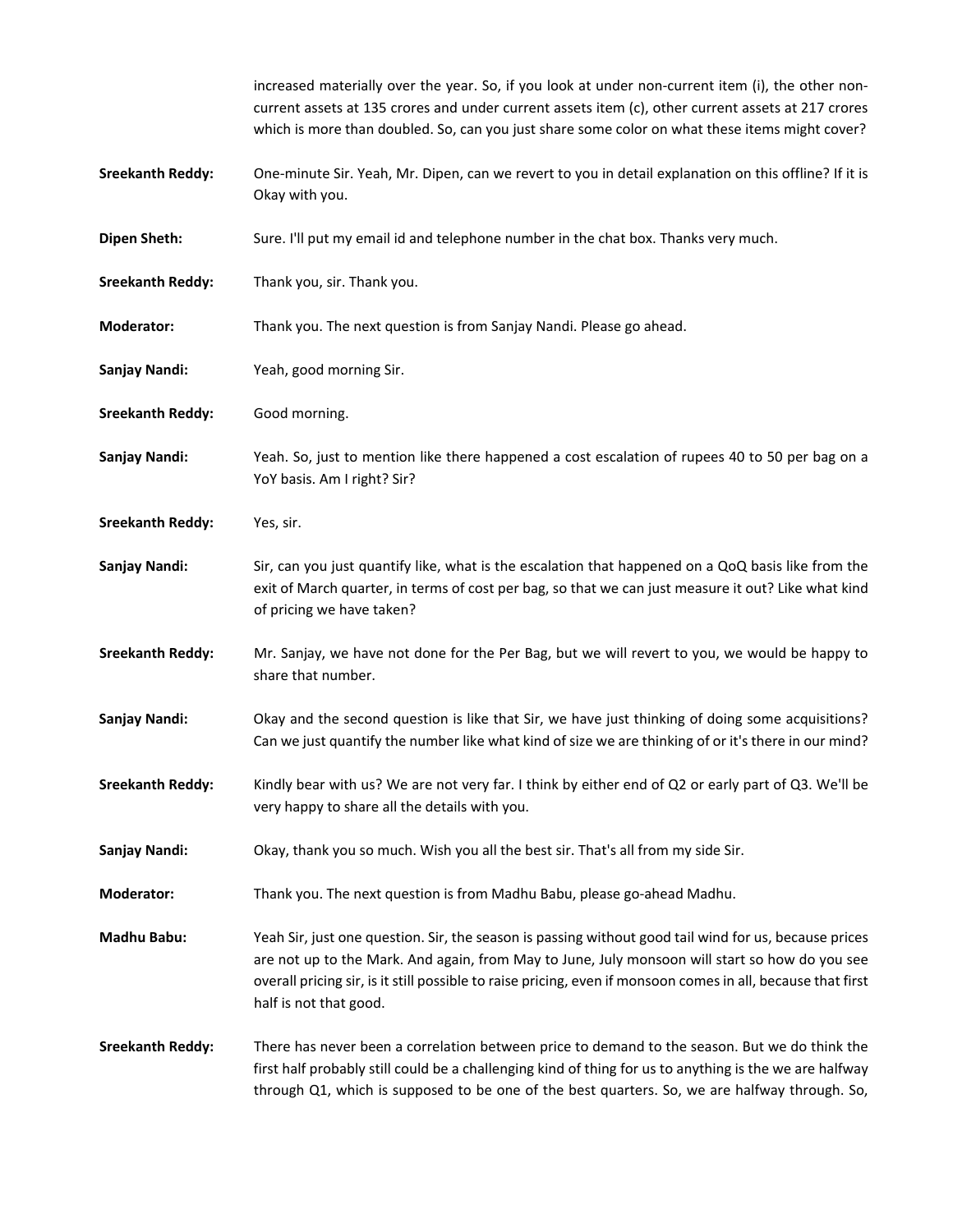pricing thing happened but not to a stage and scale that no industry waslooking for or for the pass through to happen. So, we are still left with another month and half the current quarter, and probably a month of good this thing even into the Q2, I am hopeful. But still, the outlook that we internally factored is that it could be a flattish, kind of half, first half without any major kind of changes is what we're from here on any increase probably potentially could be passed through recovery could take some time.

- **Madhu Babu:** But you're hopeful that even in monsoon time price hike can happen I mean like may be July?
- **Sreekanth Reddy:**  we have seen that it has no correlation in the past so there were times when you know in the monsoon season prices actually moved up because volume was shrinking so we have seen in the past, anything can be ruled out on that particular front.
- **Madhu Babu:**  And another thing said that acquisition target so hasthe valuation expectation moderated for that target entity because of the current situation?
- **Sreekanth Reddy:**  It doesn't change on the short‐term sir, it doesn't change on the short term. It's too soon there are two targets that we are looking at it, it helps when the market is under pressure, but it may not significantly alter the valuation, the valuation itself is very huge sir.
- **Madhu Babu:** Okay, okay sir, thanks.
- **Moderator:** Thank you. Shantanu could you please go-ahead with your question. Shantanu you may please unmute your line and go ahead with your question, your line is not audible Shantanu, maybe request Shravan Shah to go‐ahead with his question.
- **Shravan Shah:**  Yeah. Sir, trade sir, what was the number for fourth quarter?
- **Sreekanth Reddy:** You're looking at the trade and non-trade shares.
- **Shravan Shah:**  Yeah Trade and Non‐Trade Sir.
- **Sreekanth Reddy:**  See typically we have always been around 65 to 70% Trade sir; Non‐Trade keeps expanding based on the government demand. So Q4 We were close to around 65%.
- **Shravan Shah:**  Okay, and sir blending this quarter has came down from 50% to 46 Odd percent. So, now with the new plants. Will this…
- **Sreekanth Reddy:**  Our outlook for the current year on the blending is 60% blended and 40% OPC Sir. I think this is purely possible because of the ramp up of the new capacities, in these two new capacities are in the markets where the demand for blended cement is higher.
- **Shravan Shah:**  Okay, and just to I understand our Capex definitely would be much much lower for this year, but just trying to get a number, any number you want to throw?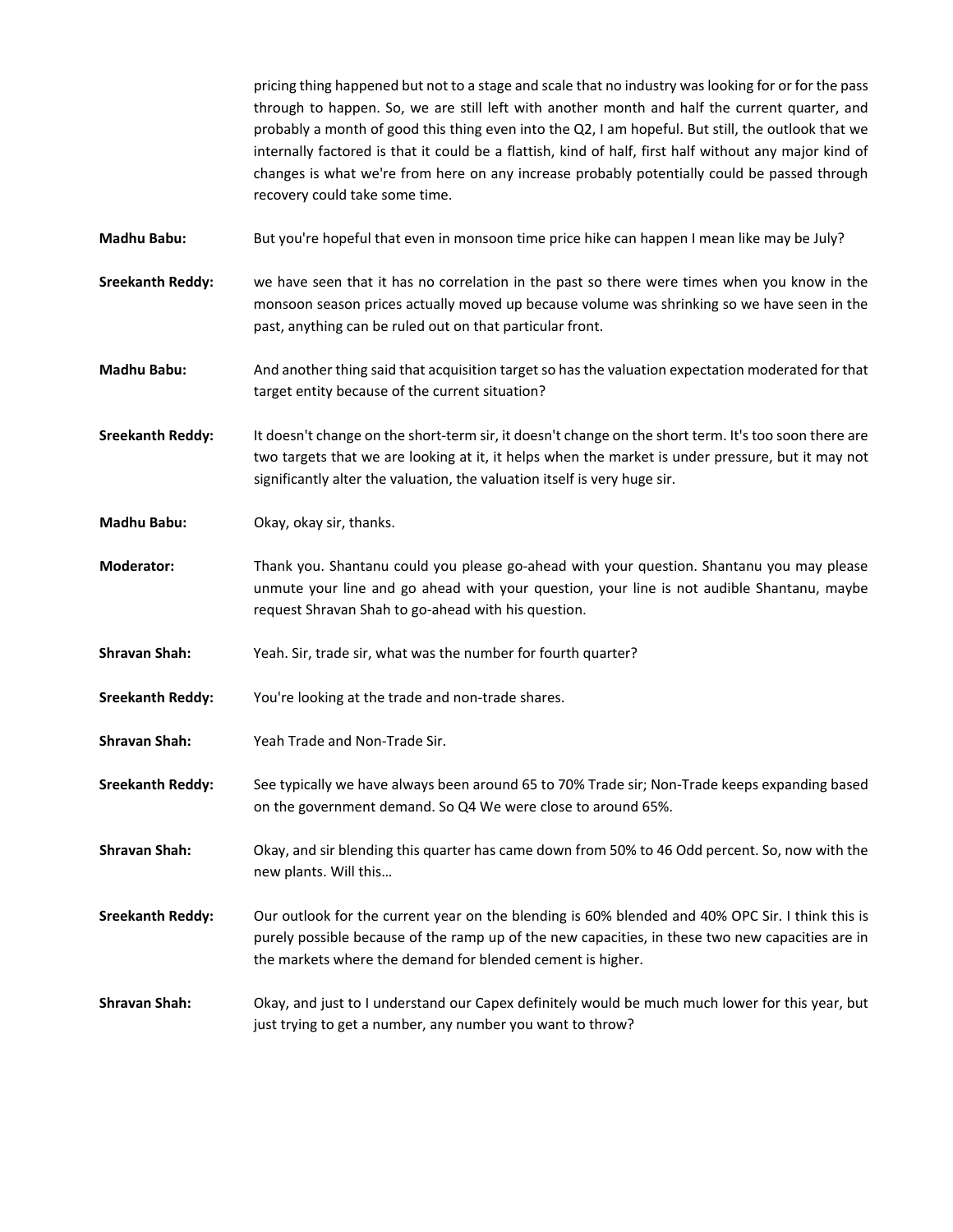| <b>Sreekanth Reddy:</b> | Around 30 crores is the operational capex that we have kept for the current year sir.                                                                                                                                                                                                                                                                                                                                                                                                                                                                                                   |
|-------------------------|-----------------------------------------------------------------------------------------------------------------------------------------------------------------------------------------------------------------------------------------------------------------------------------------------------------------------------------------------------------------------------------------------------------------------------------------------------------------------------------------------------------------------------------------------------------------------------------------|
| <b>Shravan Shah:</b>    | Okay. And sir, we were previously thinking in terms of the WHR asset at Gudipadu. But we haven't<br>decided as it has that                                                                                                                                                                                                                                                                                                                                                                                                                                                              |
| <b>Sreekanth Reddy:</b> | It takes time sir, it is working progress. So, it is definitely not due for the current year. If any<br>changes would happen, we would be very happy to come back to you.                                                                                                                                                                                                                                                                                                                                                                                                               |
| <b>Shravan Shah:</b>    | And sir currently or maybe the fourth quarter and currently in terms of the gap between trade and<br>non-trade price would be how much?                                                                                                                                                                                                                                                                                                                                                                                                                                                 |
| <b>Sreekanth Reddy:</b> | Sir that I cannot comment for the market. In our case, the gap is very, very small. So, we generally<br>don't chase the non-trade orders as aggressively. So, for us the gap between trade and non-trade<br>is very, very limited. Internally the cap that we have kept is 50 rupees per bag sir, it cannot go<br>beyond that in our case.                                                                                                                                                                                                                                              |
| <b>Shravan Shah:</b>    | Okay, and sir broadly whatever the diesel price hike, which has happened and you are also<br>mentioning that in your outward freight so how do you see it would be inching up on Per Ton basis<br>for this quarter? Can it be 5% plus kind of thing? Because price                                                                                                                                                                                                                                                                                                                      |
| <b>Sreekanth Reddy:</b> | I wish I could give you an answer in a very straight fashion. We are clue less, because that's one<br>which has been going on forever. Just to give you an update, diesel price alone moved up by 30%<br>from whole of last year. Yeah, it is moved only by almost 10% From March to April, and from April<br>to May we are yet to track sir. So, it's something which is a challenging kind of an input number,<br>we would be very happy to share offline on the impact of diesel on a per bag what has happened<br>in the past, the influence of diesel on the overall kind of cost. |
| <b>Shravan Shah:</b>    | But broadly, whatever the price hike, which is our diesel price hike, which has happened in last<br>one to two months have entirely been passed on to the                                                                                                                                                                                                                                                                                                                                                                                                                               |
| <b>Sreekanth Reddy:</b> | Shravan See cost, as I mentioned, realization moved up by only 2 to 3%. Cost by 28%.                                                                                                                                                                                                                                                                                                                                                                                                                                                                                                    |
| <b>Shravan Shah:</b>    | No Sir, I'm not trying to understand in terms of the realization, I'm trying to understand in terms<br>of the passing on to the freight operator through which we use so?                                                                                                                                                                                                                                                                                                                                                                                                               |
| <b>Sreekanth Reddy:</b> | Freight operator would not operate at loss sir. Probably at the best, he will take it for a month. But<br>after that you need to come back and update him. In our case, the service providers generally, it's<br>an agreement so that it's a cost-plus kind of a function sir. So that gets passed on fairly quickly.<br>They don't take any load on that.                                                                                                                                                                                                                              |
| <b>Shravan Shah:</b>    | Okay, okay, that's it from my side. Thank you and all the best.                                                                                                                                                                                                                                                                                                                                                                                                                                                                                                                         |
| <b>Sreekanth Reddy:</b> | Thank you.                                                                                                                                                                                                                                                                                                                                                                                                                                                                                                                                                                              |
| <b>Moderator:</b>       | Thank you. This question is from Mr. Shantanu. The question is about raw material cost reduction<br>in Q4, what are the reasons for that?                                                                                                                                                                                                                                                                                                                                                                                                                                               |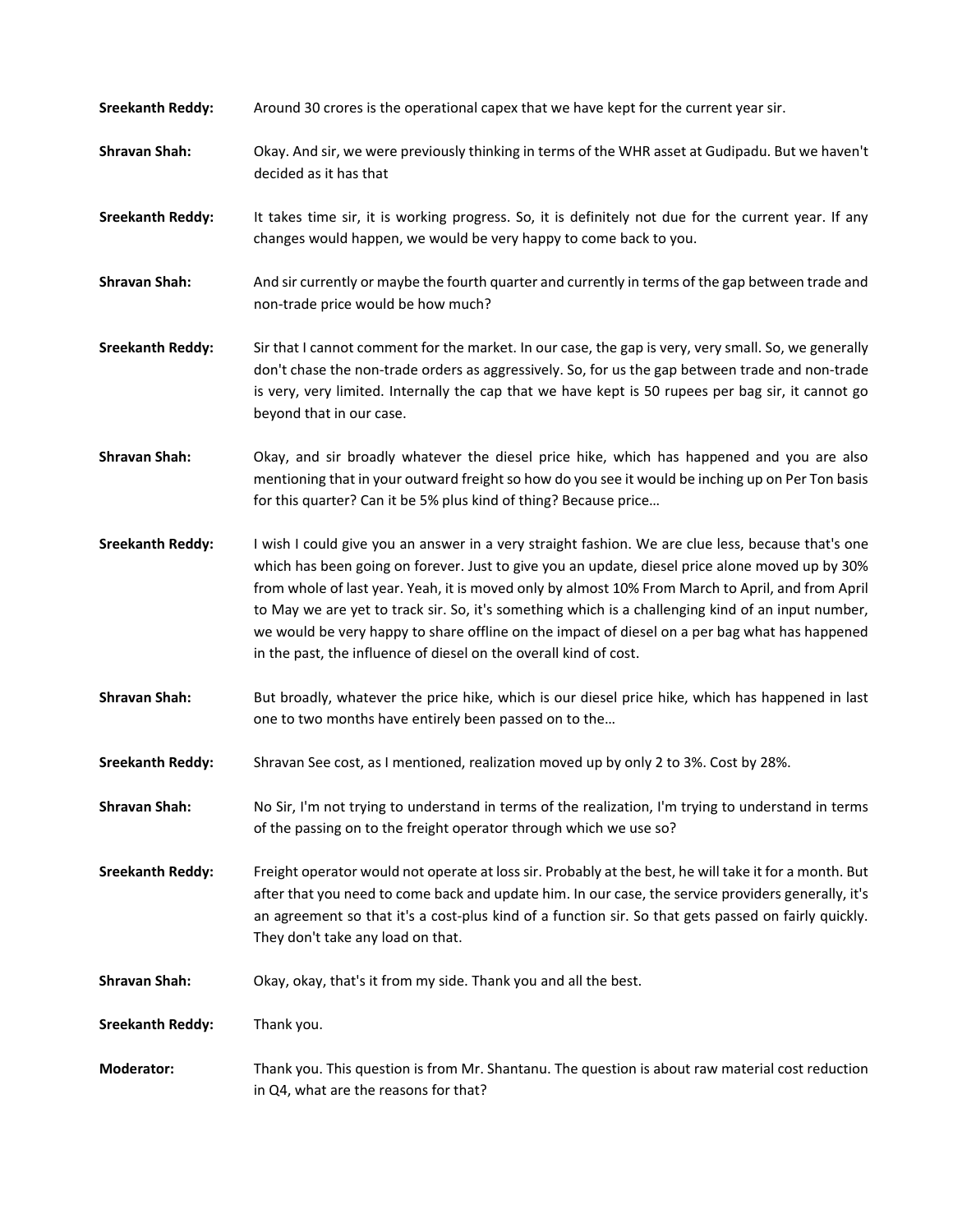- **Sreekanth Reddy:**  Sir, it is very simple, the blending reduced. So, the matching raw material costs have come down but for that there is no other.
- **Moderator:** Okay, thank you, sir. Anyone who has a question may indicate by raise of hands. Sir, a couple of questions from my side. Firstly, on the ramp up of Satguru, how are things moving there in terms of placement in terms of you know, how are we placed in terms of category over there and how are volumes picking up?
- **Sreekanth Reddy:**  we don't believe in category Manish. So, it would be a challenge for us to say that but from the market leader, the delta is anywhere between 10 to 15 rupees. The positioning is very firm. So, we did not digest from the initial narration what we have done, that we would not compromise on volumes, but not the realization that actually helped us position well. The ramp up right now it is operating closer on 60%. We are more than hopeful by the end of this year, for the full year we might very close to 80% as indicated earlier sir.
- **Moderator:** And the same for the Odisha plant.
- **Sreekanth Reddy:**  No Odisha plant is just started, it is too soon for us to take any call, we will be very happy by the end of this quarter we should be better situation to comment on the ramp up, the position perspective, we are not new to the market, we have always been a strong B player there. So, we remain there, some of the markets which we are servicing from a, with a higher lead distance actually, we are saving on that.
- **Moderator:** Sure Sir, and my second question was on tie-up for coal. So, you mentioned you have four and four and half months of inventory, I mean, this is both locked in terms of price and volume?
- **Sreekanth Reddy:**  Typically, FSA only gets locked in with the quantity's sir, not with the price, okay. So, we are locked in for the full requirement of around six lakh tones from Singareni. So, there is no locking for the prices, there is a commitment for the quantity. Yeah, the only issue is the next couple of months, it could be a challenge to get material from them, obviously, their priority is to go into the power units at this point of time, but for that we would have actually gone back to the six months inventory. So, we are good, even though there is, there could be some delays in the deliveries, but we do have inventory on ground, but the commitment is literally at 70% at a console level, we have the full commitment of the domestic coal.
- **Moderator:**  Good. Sir, does that mean that with the peak power demand going down what starting June, July, we might see those supplies getting
- **Sreekanth Reddy:**  Yes Sir. Once the supply restore sir, we are more than hopeful and we will be going back to the six months kind of an inventory where you know, the control on the coal price can be can be at least corrected at least for one to two quarters firmly going forward we believe that it should, be on the ground for us to have control. So right now, we are only sitting on four and half month's kind of an inventory. Once this, this might come down a bit too or next month, month and a half. But we would go back by the monsoon season time for us to go back to the six months kind of inventory.